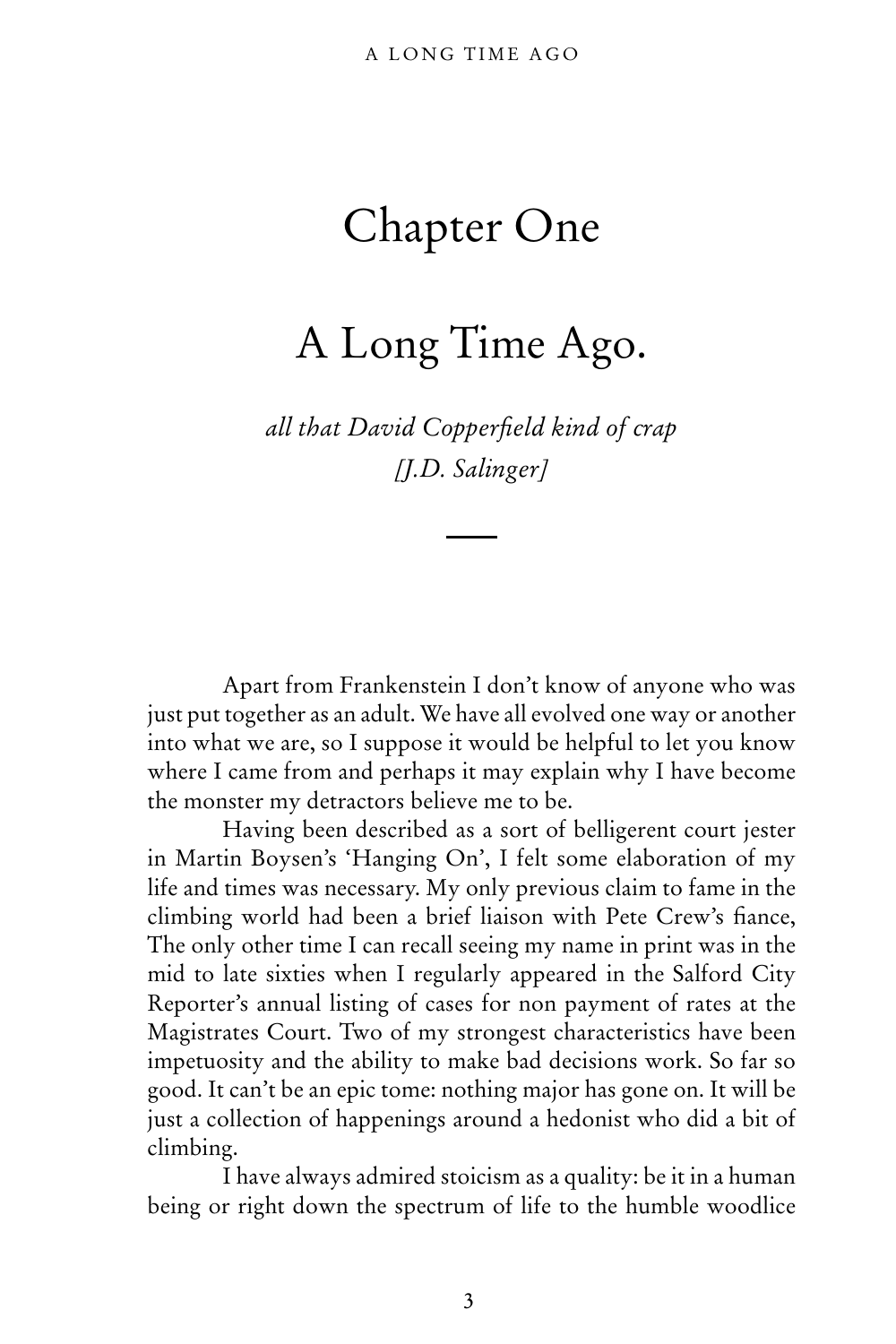and beyond. Pick up a stone and you may destroy the habitat of hundreds of woodlice and expose them to the immediate danger of any number of predators. They scurry to the safety of concealment first and then look for a new home. They have no means or wish to attack you, they just accept their lot and get on with survival. In the same way that is the lot of peaceful citizens in modern warfare. Like so many others, I was nurtured through six years of war, in my case that was in my first eight years of life. For me it only seems to have had a positive effect; my recollections are largely happy and at times exciting, but for my mother it made what was already a difficult situation, very tough indeed. At times she must have despaired. She was one of tens of thousands, many of whom were much worse off.

1936 was a significant year in the history of Britain: it was the year of the last of the great hunger marches – the Jarrow March – and I was born. The two events had no connection and I have no recollection of either one of them. By 1939 my father was dead and much of the world was at war. Things weren't good but I was oblivious.

 My parents came from the North East, my mother from Gateshead and my father from South Shields. We were in Salford because my father was a merchant seaman with the Manchester Liners. I never knew him: he died of cancer when I was eighteen months old. My mother always spoke well of him, she said he was a likeable chap. Faced with bringing up three children on her own with a widow's pension of a few shillings, she moved back to Gateshead so the grandparents were able to help while she went out to work. She worked long hours in the laundry at the Newcastle Royal Infirmary. We lived in a small, gas-lit house in Stevenson Street, which was only about a hundred yards from my grandparents on Saltwell Road.

The misery of war wasn't apparent for me as I was so young. For the family it must have been dire. Two of my mother's brothers, George and Alec were killed on the convoys; Jenny, her younger sister died of tuberculosis when she was only twenty one; I can remember her in the last few days of her young life, lying on the couch at my grandparents house, I thought she was very beautiful. She had flaxen hair and delicate features and as I remember a gentle disposition. I can't recall any complaint from any of the family: no "why us?" no hand wringing about my uncle Bobby, who survived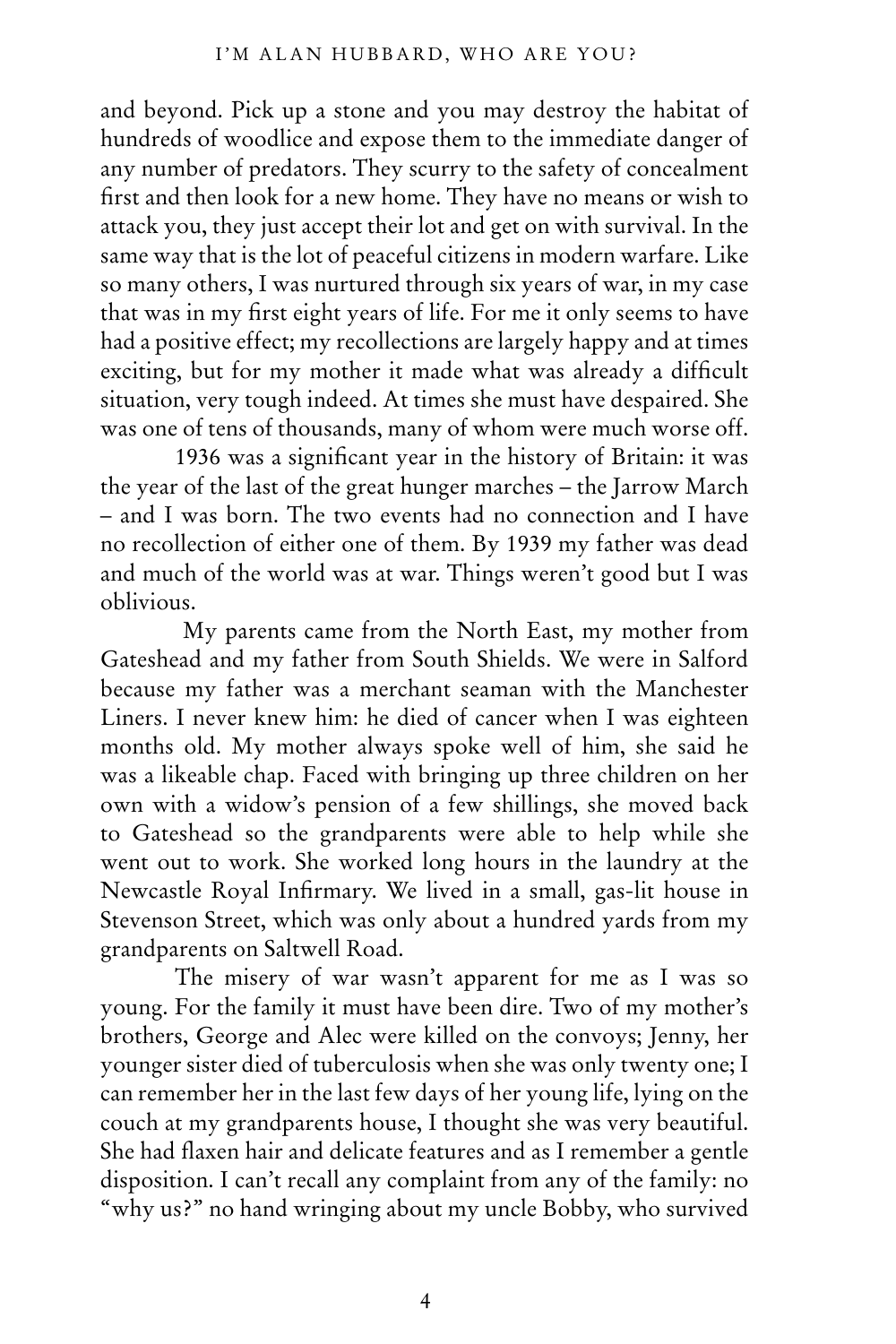## A LONG TIME AGO

In His Majesty's High Court of Justice. The District Probate Registry at Manchesles BE IT KNOWN that George Ernest Registry at Manchester herchane Ravy 20th day of hovember 1942 died on or since on the On war service Intestate a Cachelor.

Letter informing of uncle George's death.



**BUCKINGHAM PALACE** 

The Queen and I offer you our heartfelt sympathy in your great sorrow.

We pray that your country's gratitude for a life so nobly given in its service may bring you some measure of consolation.

Letter of condolence from King George V1th.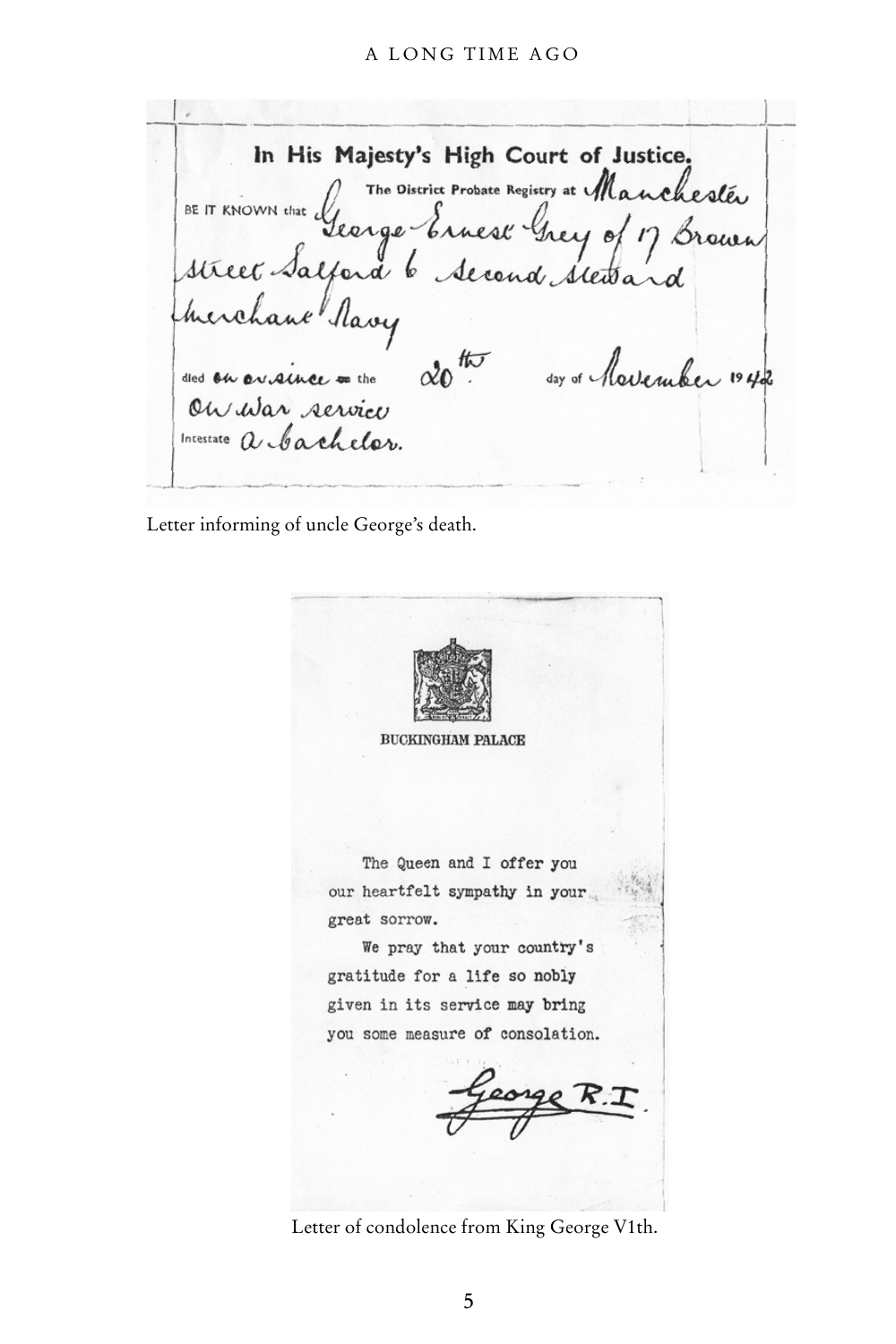## I'M ALAN HUBBARD, WHO ARE YOU?



Mam and Dorothy at Knutsford St. Salford.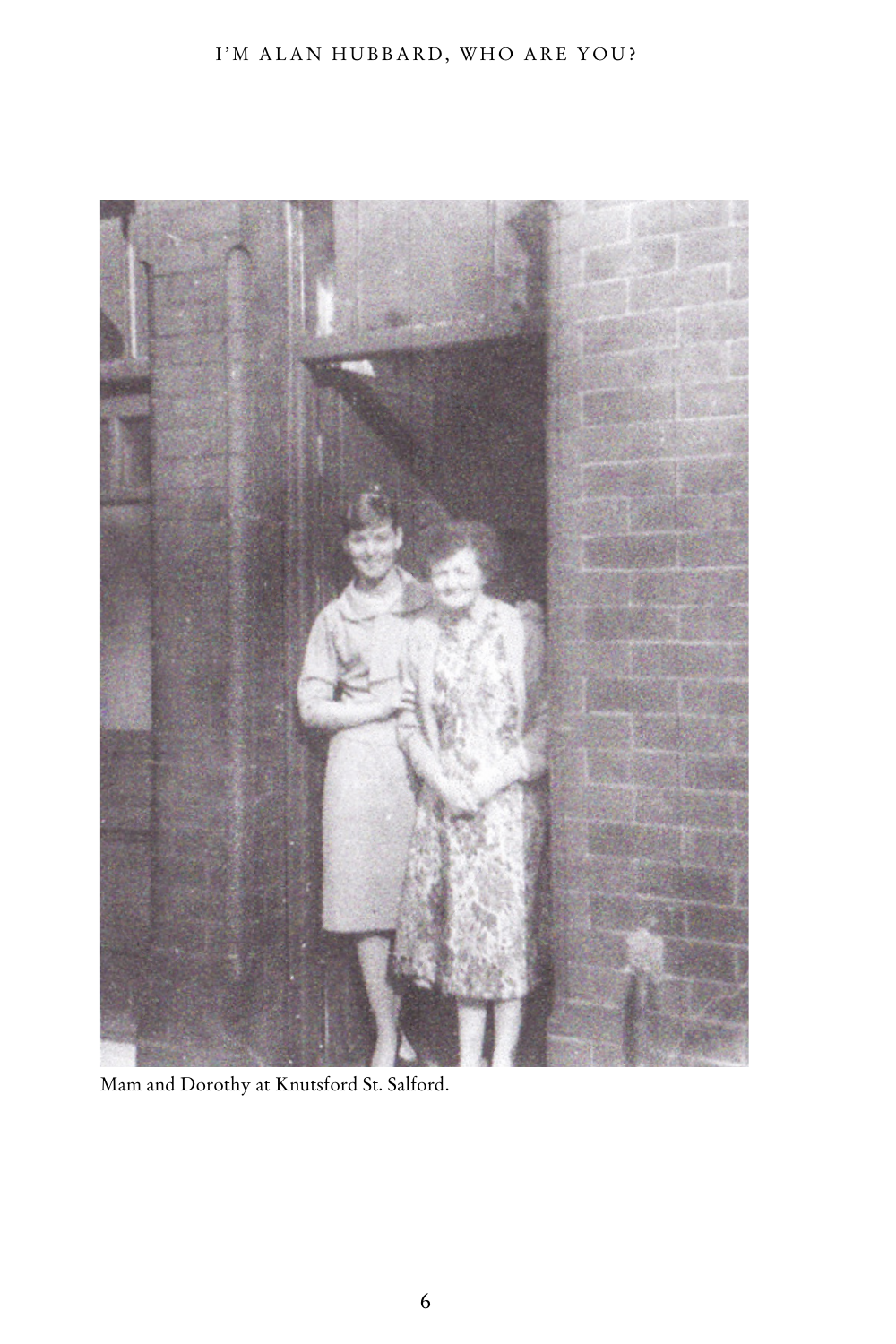six years on the convoys, they just got on with life as it presented itself.

It's strange thinking back now, not to during the war, but afterwards. I don't recall the sense of grief nowadays displayed every year on Remembrance Sunday and as each significant anniversary of the battles occur. I don't remember us thinking of my uncles George, Alec and Bobby as heroes. In fact my uncle Bobby who survived for many years after the war, couldn't have been more ordinary. He never talked about the war except in an off hand sort of way about mates he had had. It was as if he had just been going out to work like any other person did, instead of running the gauntlet of enemy U boats, battleships and planes. Their names don't appear on war memorials and when I see some of the so called dignitaries presenting wreaths and saluting at the Cenotaph, I can't help thinking they would be glad that they were not being honoured by some of those imposters. Would that the blameless dead could rise up and strike them down.

The war seemed to have taken Britain by surprise: we had no air raid shelters. I remember sitting under the table, with my two elder brothers Ronnie and Leslie during an air raid, with my mother sat at the table, saying the Lords Prayer, and hearing a whistling bomb coming down. It landed close to my grandparents house killing some of their neighbours, but fortunately, they were unscathed. It was the catalyst for a move back to Salford.

They found what they considered a safe district: next to the railway between Manchester and Liverpool, close to the Manchester Ship Canal and not too far from Trafford Park, which was the biggest industrial estate in Europe - but we did have an air raid shelter. We hadn't lived there long when Lord Haw Haw announced he was going to drop soap bombs on Salford to clean the place up. It was a hell of a show; like being in the midst of a modern day firework spectacular. We were surrounded by almost simultaneous explosions and it was like daylight was being switched on and off. The church adjoining our school was gutted as was St. Johns' on Langworthy Rd., their buttressed walls still stood as if in defiance of an ungodly enemy. A row of shops stretching from St. Johns' Church down to the railway were also destroyed with the exception of the Co-op which remained intact although they boarded it up and it never opened again. Those shops all had cellars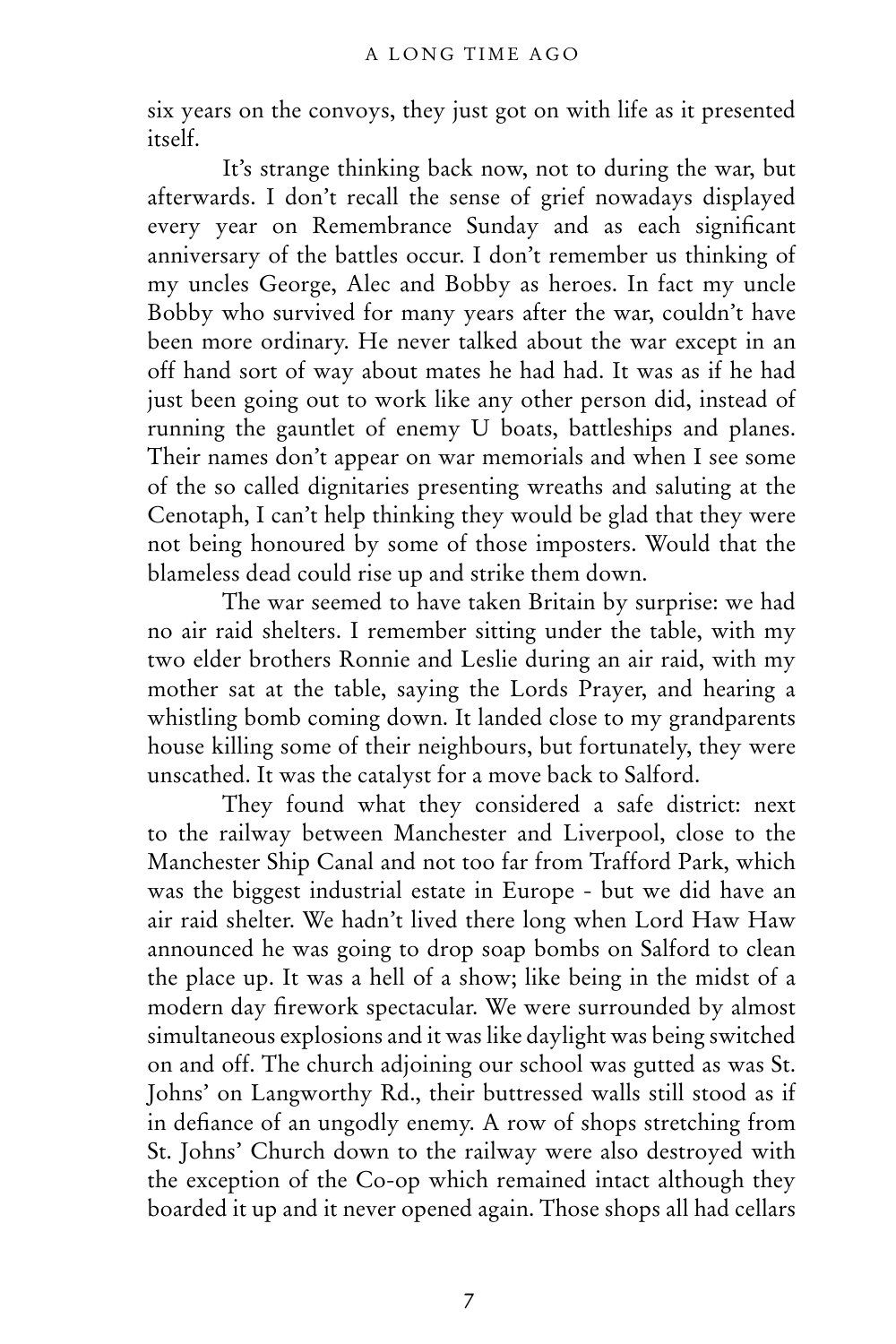so the crofts which were the aftermath, were about ten feet lower than the pavement making the Co-op into a towering presence for a long time after the war was over. We used to dig into the sides of those craters to make ovens in which we baked potatoes, or rather burnt them because, although they were sophisticated constructions for children, with chimneys, they were lacking in thermostatic controls. A garage at the end of our street went up in flames as well, leaving a secluded space which became the scene of schoolboy fights in later years.

All of this to us kids was very exciting but there was one explosion that surpassed all the others. In an instant the gravity of war was upon us. They didn't have cluster bombs or barrel bombs in those days but they had a terrible weapon which descended by parachute, it was known to us as a landmine. It was designed to explode above its target in order to create blast in every direction, unlike a conventional bomb which had its sideways damage restricted by the walls of the building it had struck. It was massively destructive and it struck a row of terraced houses which ran at right angles to our street. The bang was deafening and it sent a shock wave through the surrounding area like an earthquake. Our supposedly safe haven the Anderson Shelter, seemed to shake like a jelly, but held firm. Apart from all the windows going in, our house was OK. but the stricken terrace was virtually flattened with considerable loss of life. All this within a radius of 150 yards; we were in the eye of a storm. But the whole of Manchester and Salford was in storm that night. There were over 680 people killed and about 2800 injured in those raids over two nights in December 1940. Although bombing carried on throughout the war, we never again experienced anything like that intensity.

 Living through the war as a child was a great experience - so long as you survived it unscathed. A common enemy was the catalyst for a great community spirit. That manifestation of what could be achieved by a society working together was a lesson that shouldn't have been forgotten, but alas, it has been. We children were part of the effort without the worry of the consequences of failure.

In so many ways life was much simpler then: everyone had a role to play and aimlessness wasn't a part of everyday life. The only adult I can remember from those war time days who wasn't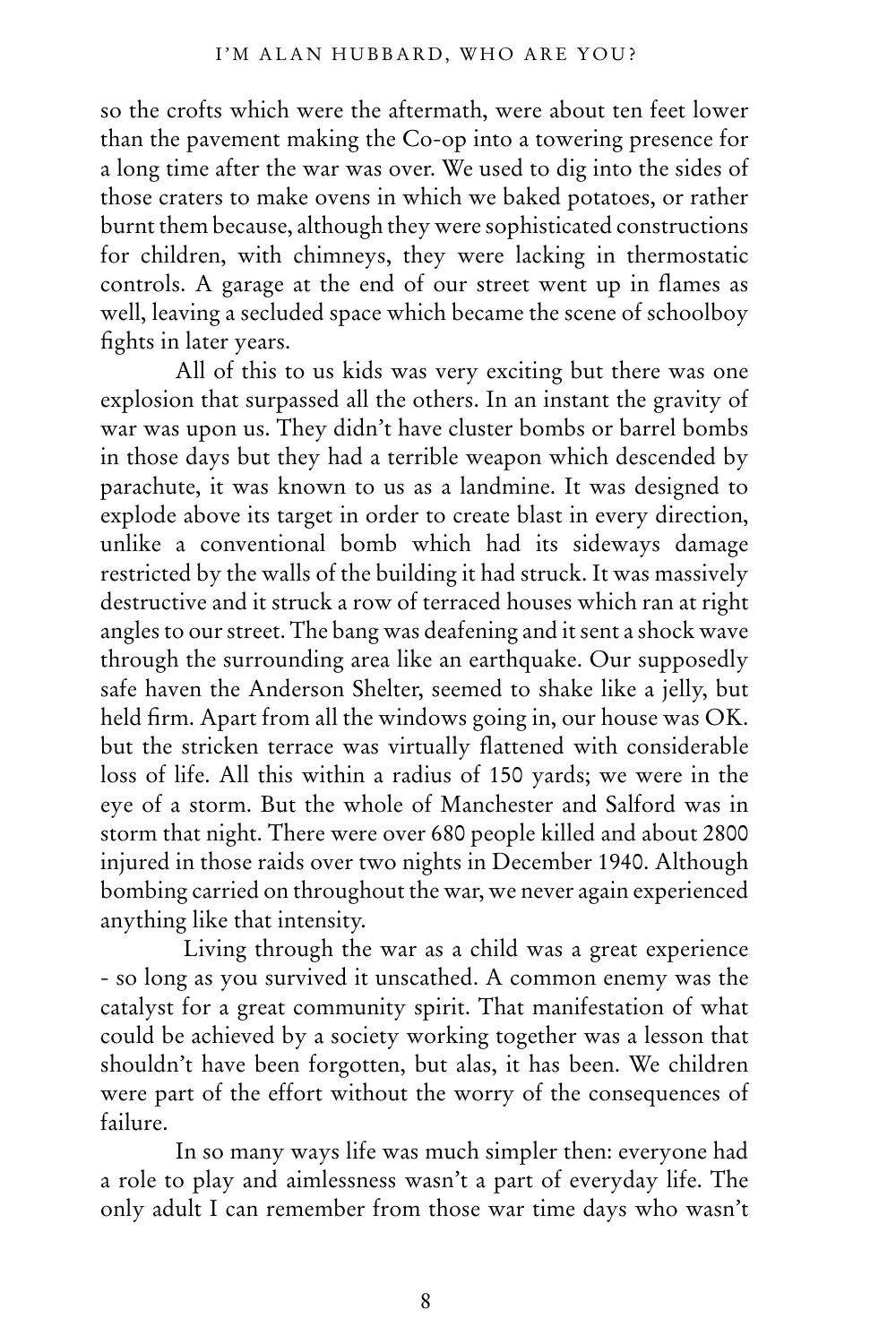employed in some way, was a young man who used to sit on a chair outside his house when the sun was shining. He was always well turned out with a woolly V necked pullover and a tie with his fair hair neatly parted and never out of place: it was probably brylcreemed. His expression was neither happy nor sad, nor was it vacant, he just seemed to be in a world apart. He was, we were told, suffering from shell shock. We would sometimes try to catch his eye but he seemed not to be aware of us. I think at the time, even as children, we somehow knew that his privacy was his only privilege. It is sad now after all these years to think of him and the hell he must have gone through to reach the sanctuary of an occasional sojourn of a seat in the sun in Hodge Lane, in war time Salford.

One eagerly anticipated event was the milk round. It was delivered daily in churns on a horse drawn cart. There was a lot of competition amongst the kids to meet the cart at the end of the street and help the milkman. We used to take the householders' jugs to the cart and he used to fill them with a pint measure that he dipped into the churn. We would do about six houses at a time then the horse would move on a bit and we would do another batch until the end of our street where we had to give way to the kids from the next street. Mr. Gunston who looked after most peoples' gardens – a two or three foot bed of lupins and marigolds and such – kept an eye on the horse to see if it dropped some manure. Nothing was ever wasted in those days. The bonus for the lucky kids who helped was that we got to ride on the cart when the horse made his little journey between stops. Such a simple pleasure yet I remember it with great fondness.

 Pictures on the television of war zones today show that little has changed in human nature. Why would it? But scenes of utter devastation with children running around seemingly carefree don't convey the reality They are the resilient ones; it is the adults, who have lost their past and fear for the future who suffer the most, and yet manage to shield their children from the worst. Our wartime in Britain though, tough as it may have been, wasn't anything to compare with what is happening in a modern war zone. Gaza for instance, one of the most densely populated areas on earth, suffered weeks of devastating bombardment, without shelter, from what was and still is a powerful and undiscriminating enemy, who targeted what they considered terrorists, regardless of the proximity of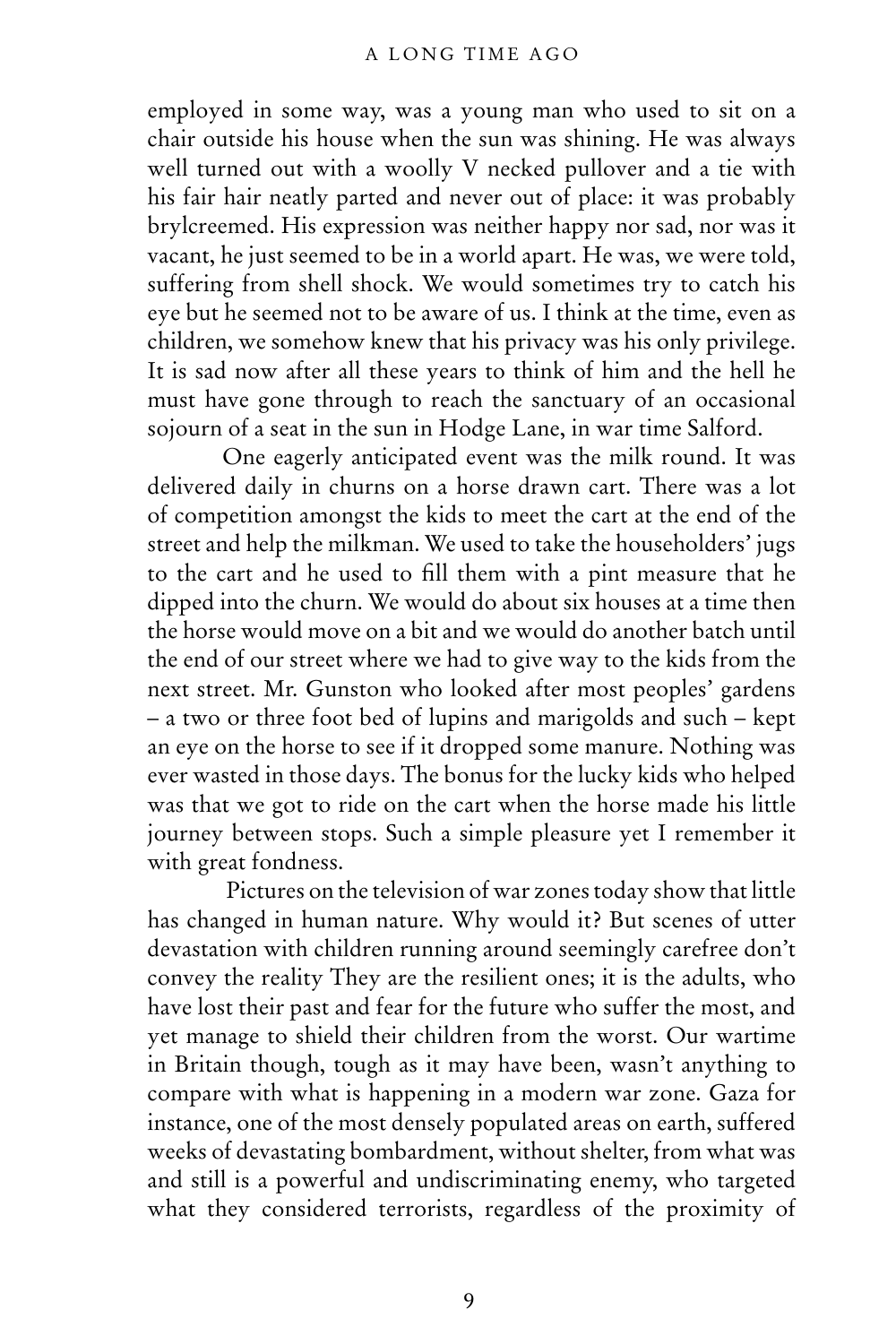hundreds of civilians. How they suffer and struggle to survive is beyond most peoples' comprehension. They have been displaced from their land by a ruthless people who should know better from the experience of their immediate ancestors, forced to live in a very confined space which has systematically been reduced by the policy of the settlements, starved of supplies from friendly nations on the pretext that the supply routes were conduits for weapons. Some accusation from a country with the most powerful army in the middle east, which is continuously equipped by America and has it's own nuclear capacity!

Since writing this we have had Aleppo and Yemen. Depravity is infinite. Where is the moral high ground? For that matter, where is the intelligence of the perpetrators of these crimes? Can they not see that in every society there are those whose indomitable spirit will prevail? You can only subdue a people for so long: there will always remain some in whom the yearning for independence and freedom and indeed justice, will continue to burn, not just for a while, but through generations. After a forest fire the land will regenerate life: some seeds will survive no matter how intense the heat.

The absence of toys forced you to play outside in communal games. A ball, a tin can and four sticks of firewood provided a game called cannon. There were two teams, one had to knock down the can with the four sticks mounted on top of it with the ball. It was usually played in the narrows of a back entry between the rows of terraced houses so you dispersed in two directions. The objective was to re-erect the can and the four sticks. The other team had to hit you with the ball which put you out of the game. It brought in clever strategies which involved using decoys and having the best throwers on the outreaches so the ball could be quickly delivered to the centre whenever someone got near enough to the can. It's hard to imagine today's kids getting involved in such things; perhaps another war would suffice.

Most of the kids had bogies which were simple constructions of a plank with two sets of pram wheels, one at either end. We used to have races on these, one sitting and steering and one pushing with the aid of a broom handle braced against a horizontal piece of wood nailed on the back. We used them to fetch bags of coke home from the local gasworks as coal deliveries were hard to get.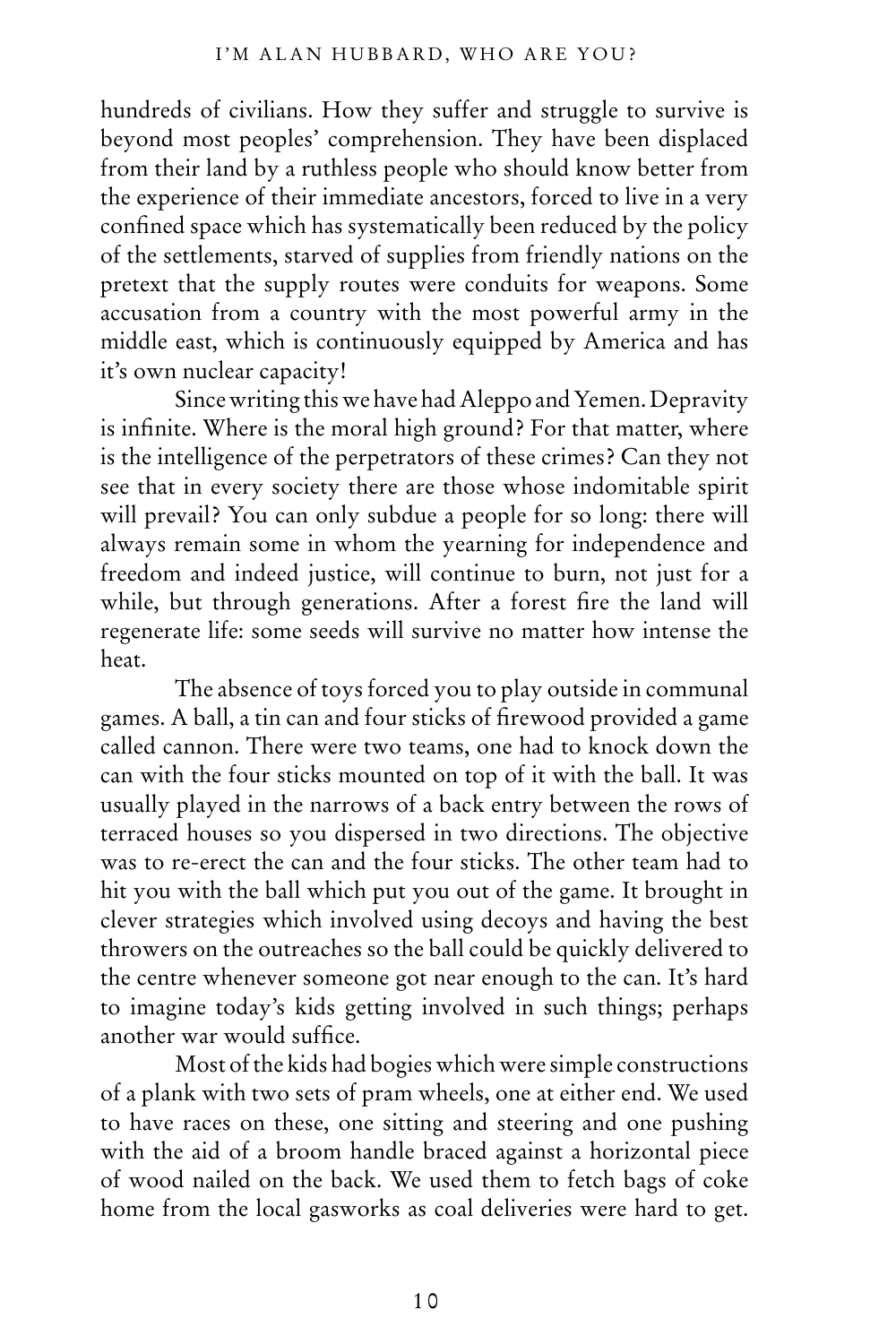The queue at the gasworks could be over a hundred yards long and a two hour wait wasn't unusual, but a marvellous spirit prevailed and we thought we were doing our bit. Another contribution us kids made was salvage collection. We went round to each house at weekends with a big hessian sack to collect waste paper and tin cans. We were given a badge and felt very important, as indeed we were.

The war came to an end, leaving us with a multitude of crofts to play on. I don't remember ever thinking about what those crofts had not so long before been - homes to families, some of whom I had vaguely known. The biggest of them was where the landmine had struck killing so many people. It was now our sports facility: a football pitch in winter and a cricket ground in summer. Later on, when we got our own bicycles, we lined out a speedway track from the plentiful supply of bricks left from the demolition, which we raced each other round. They were dangerous events, much more so than the bogey races we had when we were young, our legs and arms would be covered in scraped skin.

Buile Hill Park was a great facility: it had a large pond with a few swans on it, a lovely glass house, a small but fine museum and a splendid wrought iron bandstand where local brass bands used to play on Sundays. We would be entrusted to take babies in prams for a walk in the park on Sundays but this was stopped when one of the prams got out of control during a pram race and careered down a long set of steps before tipping over and spilling the baby out of the pram. Fortunately it came to no harm but the parents didn't take any chances again. The bandstand is no more; it survived the war but not the vandals. First there were the yobbos who kept daubing it with paint. Then, to teach them a lesson, the council decided to show them what real vandals could do and pulled it down.

 To mark the end of the war we had wonderful street parties: banquets of Mothers Pride bread, spam and corned beef. A huge bonfire was lit on one of the crofts next to the Co-op on Langworthy road. This brought several neighbourhoods together and my abiding memory of it was the singalong. Everyone seemed to know all the words and one song in particular resonates with me to this day - 'Keep the Home Fires Burning'. Gradually life returned to normal, the armed forces came home with their demob suits, prefabs went up, comics became available, sweets were in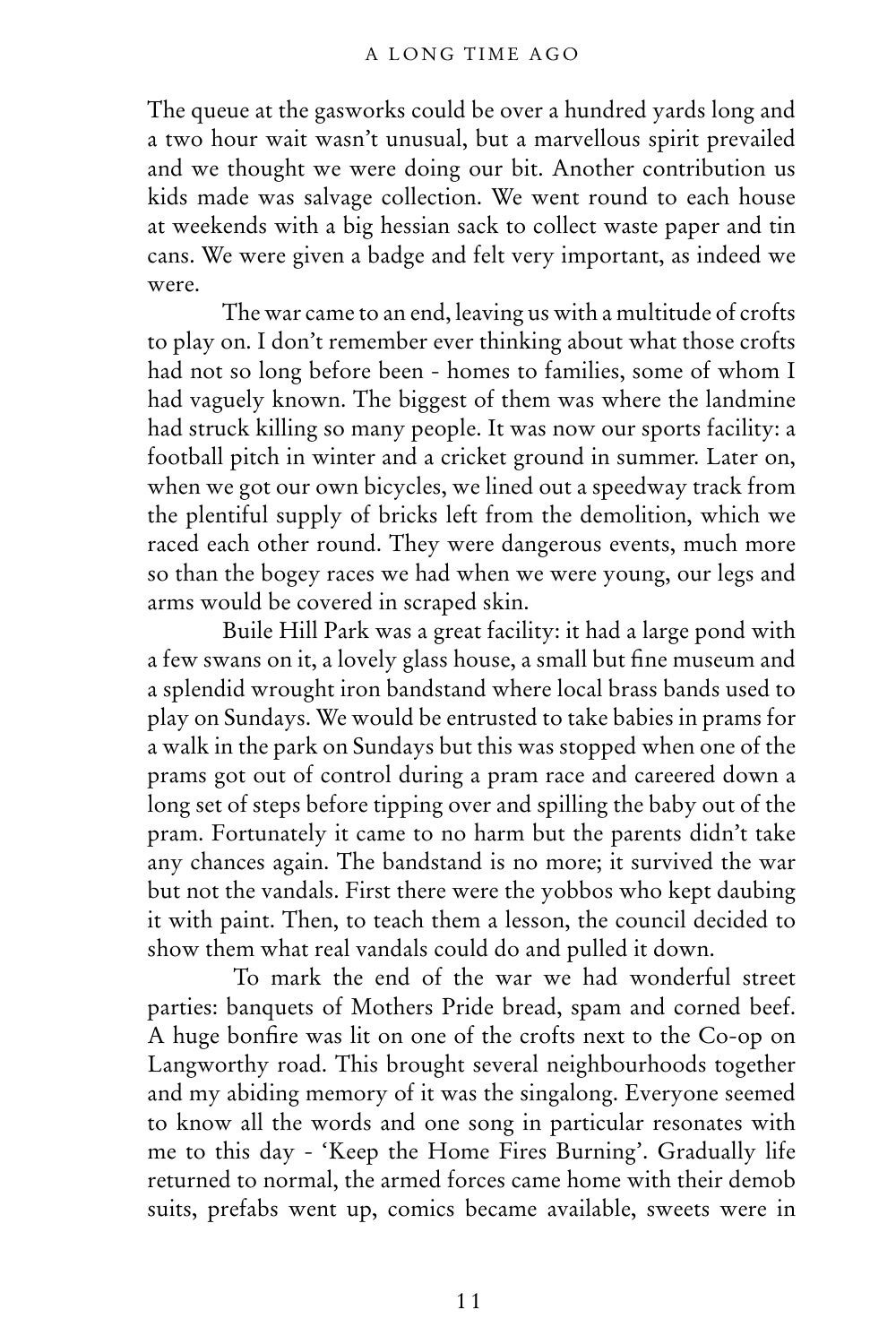the shops, albeit strictly rationed, and I remember seeing my first yellow bananas: my uncle Bobby had brought us some black ones from America on one of the convoys. Entrepreneurs sprang up everywhere - including one in our street who used to charge us a penny for a ride round the block on his bike. My friend had a bike of his own and was going on a big ride the next day. I told him to wait for me in the back entry, paid my penny for a ride round the block, and went with him. It got me banned from the bike owner's birthday party but otherwise no harm was done.

Two entrepreneurs who made a big impression on me were performing artists who used the bomb sites as their theatre. I saw them on Market Street in Manchester. Stripped to the waist under a hot sun, pouring in sweat, muscular bodies, strong but not athletic: strength gained by years of toil rather than honed from training routines. Their props were a sledge hammer and flagstones left by the demolition teams after the bombings. One picked up a huge flagstone – a feat in itself – which he clasped to his chest. The other smashed at it with the sledge hammer. Each blow caused the man with the stone to stagger back a pace. They were good quality stones and it took quite a few blows to split them but the man clasping the stone never let it drop until it yielded. It was a hard and dangerous way to earn the few pence that were dropped into their caps laid at the edge of the pavement. I would have been about nine years old at the time and I was literally awestruck. Shopping trips to Manchester with my mother and grandmother were rare. It was a big event for them and for us children; it took in dinner at the UCP restaurant on Market Street – quite an expense in those days – so it was a few weeks before we went back. I could hardly wait to see the bomb site show again. As we approached the croft I could see there was no crowd and when we got there the croft was bare, only the black grit with the red brick foundations poking through remained; it was a devastating disappointment. The memory of those Herculean artists remains with me. I can still see the face of the man who clasped the stone to his chest, the other one had his back to us during the dramatic action and I can't recall his face at all. Although it is the face of the man with the stone who stood unflinchingly before the onslaught that abides, the other was no less brave: the consequence of error would have been terrible.

When I came to leave Salford, which wasn't until the 1980s,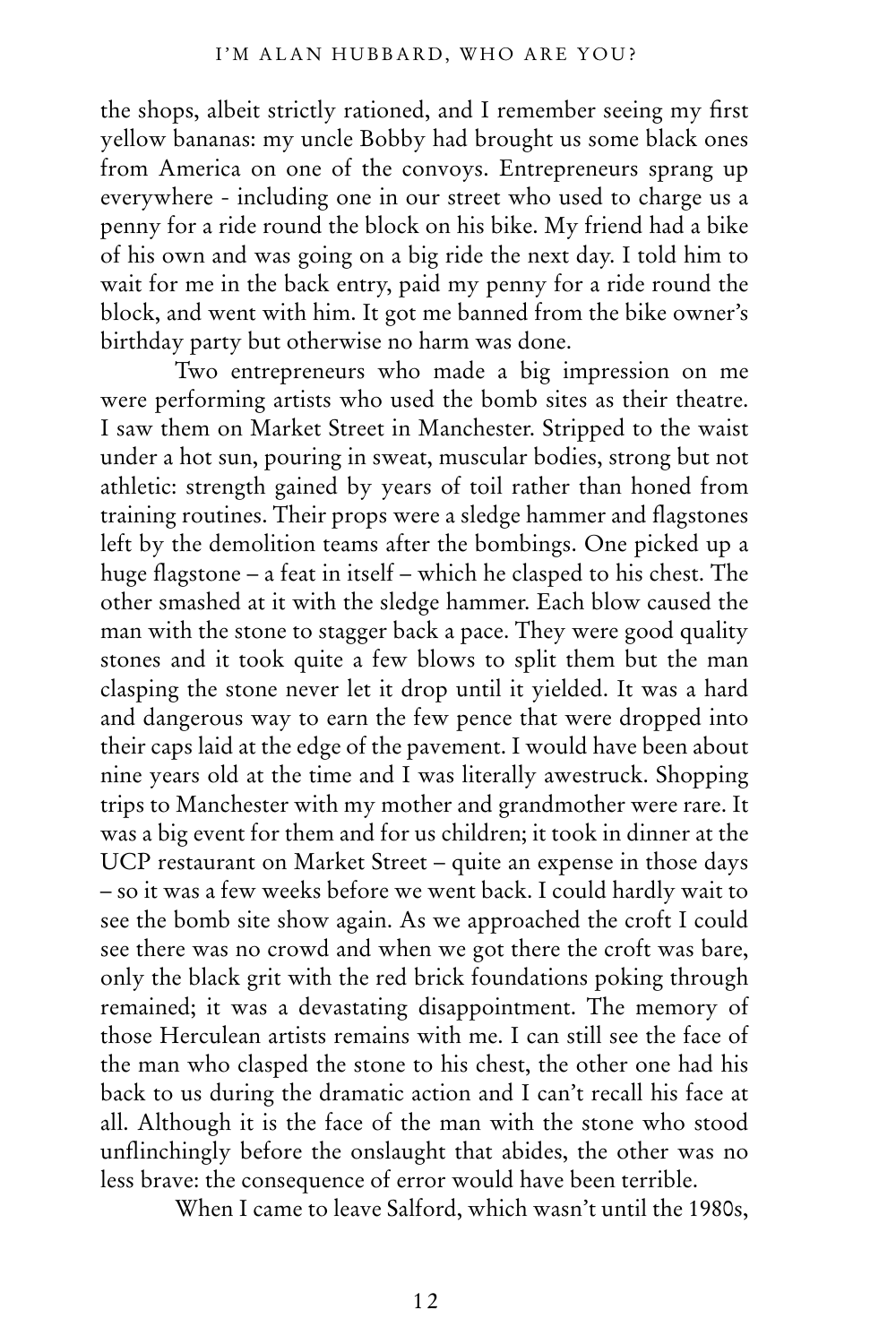it was those early years that made it so difficult. That was the era that shaped my life. Those were the years when your roots were put down. It was a 'dirty old town' as Ewan McColl's song said, but it had a soul. Cobbled streets of terraced houses where people lived cheek by jowl, knowing most of each others' business, but not their secrets. Landmarks, like the gasworks with its towering framework supporting the massive bell that moved up and down creating the pressure that sent the gas round the city for lighting and cooking. The railways which went through the heart of the city, with stations almost every mile: Cross Lane, Seedley, Weaste, Eccles and Patricroft. That was the southern line, the northern line was, to us, more in the country than the city. As such it didn't play a significant role in most peoples' lives, but to us kids, who were almost all, trainspotters, it was just as important. We all knew the timetables when the long distance trains would be going through and made every effort to be there: they would usually be pulled by the 'namers', prize spots all of them. Everywhere was used as a playground, even the railway bridges where we climbed the wall so we could lean over the top as the great locomotives passed beneath us, belching black smoke into our faces. When the sun shone, it would melt the pitch that protected the earth between the cobbles, we made balls of it to throw at each other and at targets such as a tin can.

Collecting 'namers' in those days was quite adventurous. We would sometimes jump on a train to Crewe which was a big junction where several main lines passed through. We would spend the day there, getting up to little mischiefs and then jump on to the London train back to Manchester, where. if we were lucky. a particular en train cook would feed us from the kitchen when the paying passengers had left. All for the price of a platform ticket, which if my memory serves me well, was a penny. There were also the engine sheds scattered about that we could get to by local buses. They were the homes where the engines used to go for maintenance and although they were strictly off limits there were no real security checks and a six foot wall was no deterrent to an active young chancer. Once inside, if there were no bosses about, most of the workmen were very friendly and a bit proud to show the magnificent engines to us. I can still remember the thrill of it all. The freedom we had then was a privilege not given to today's children. I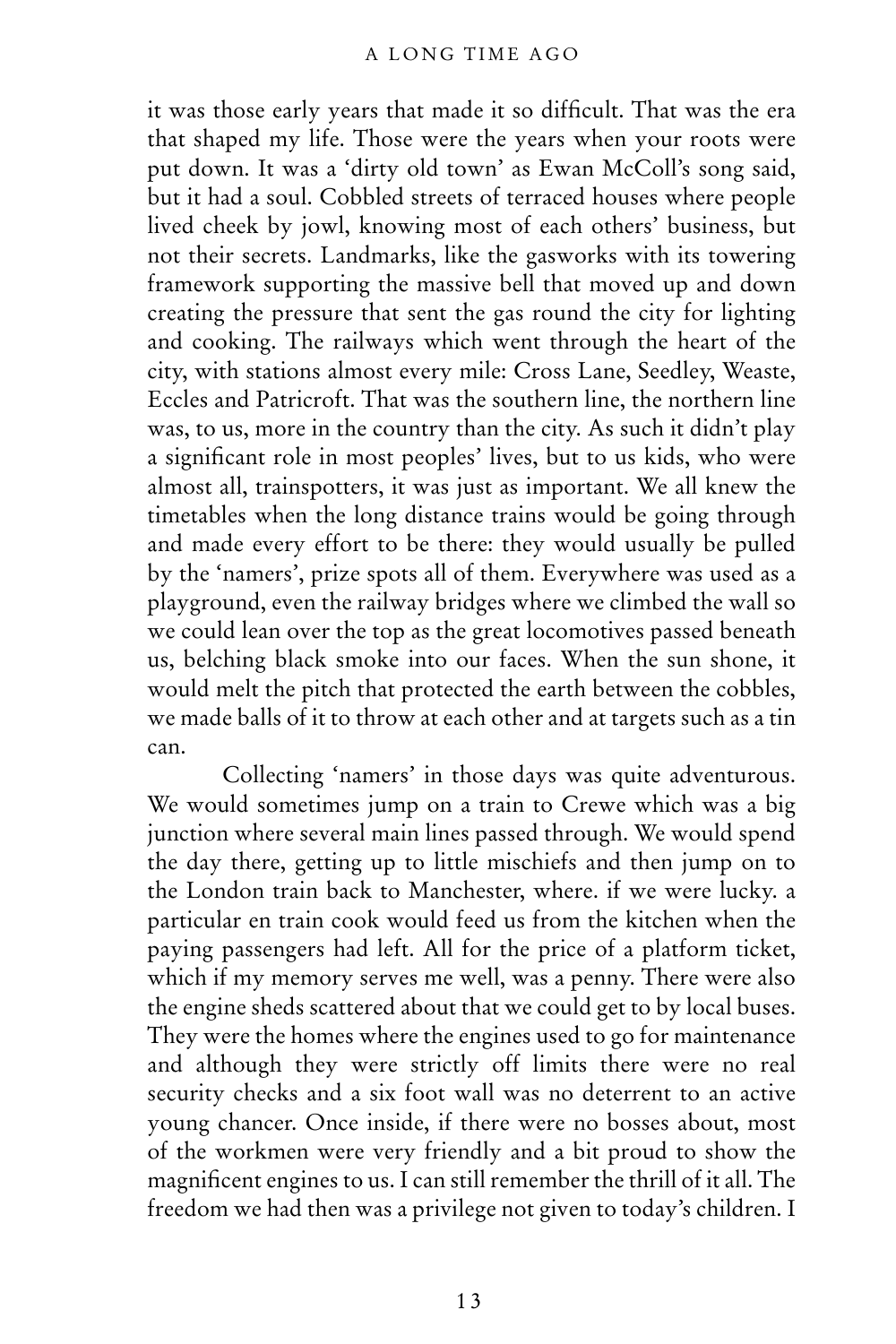think it prepared us well for life; it made us more resilient, perhaps a little less in awe of the law.

During the war years and for a few years after, we lived in Brown Street which, although it was terraced, was more modern and had a small garden back and front. It was adjacent to rows and rows of conventional terraces but being more modern had a slightly wider back entry. This made it more amenable as a playground and lots of the games played outdoors took place there. During the vicious winter of 1947/48 we built a snow wall at each end that was allowed to remain for weeks. We divided into two gangs and regularly stormed each others' fortress. There were never any fatalities but some pretty severe cuts and bruises were taken home after a days battling.

I was born in Haven Street, which was just across Langworthy Road from Brown Street, it was a street with cellars. As I would have been two years old at the time, it seems absurd to have any recall of life there, but a memory sticks in my mind. In the cellar of those houses was a boiler with a fire grate which heated up the water to do the washing in. They were havens for cockroaches. My memory is of my mother killing dozens of them while I stood by. If its an accurate recollection, and it was the only house we lived in during my childhood with a cellar, it would be my earliest memory.

Although almost all of those terraces were rented accommodation, they were, in the main, well looked after by the tenants. Decorating was almost a national sport: people were always changing this and painting that. Wallpaper was relatively cheap but sadly there was no polycell or other such adhesives so flour and water was used; a bit of a delicacy for the ubiquitous cockroach, and, enterprising creatures that they are, they would find a way to get under the paper. In some areas people and cockroaches had to get along with each other; hard to imagine nowadays.

It wasn't all grime, there were the parks: Buile Hill, Chimney Pot, Light Oaks and the biggest of them all Heaton Park, which had a boating lake where we used to hire a boat for about sixpence, row out into the middle of the lake and re-enact a naval battle until we were hauled back in by the keepers. There was Peel Park which housed the art gallery and it's host of L.S. Lowry paintings. It was there that my love for his work grew.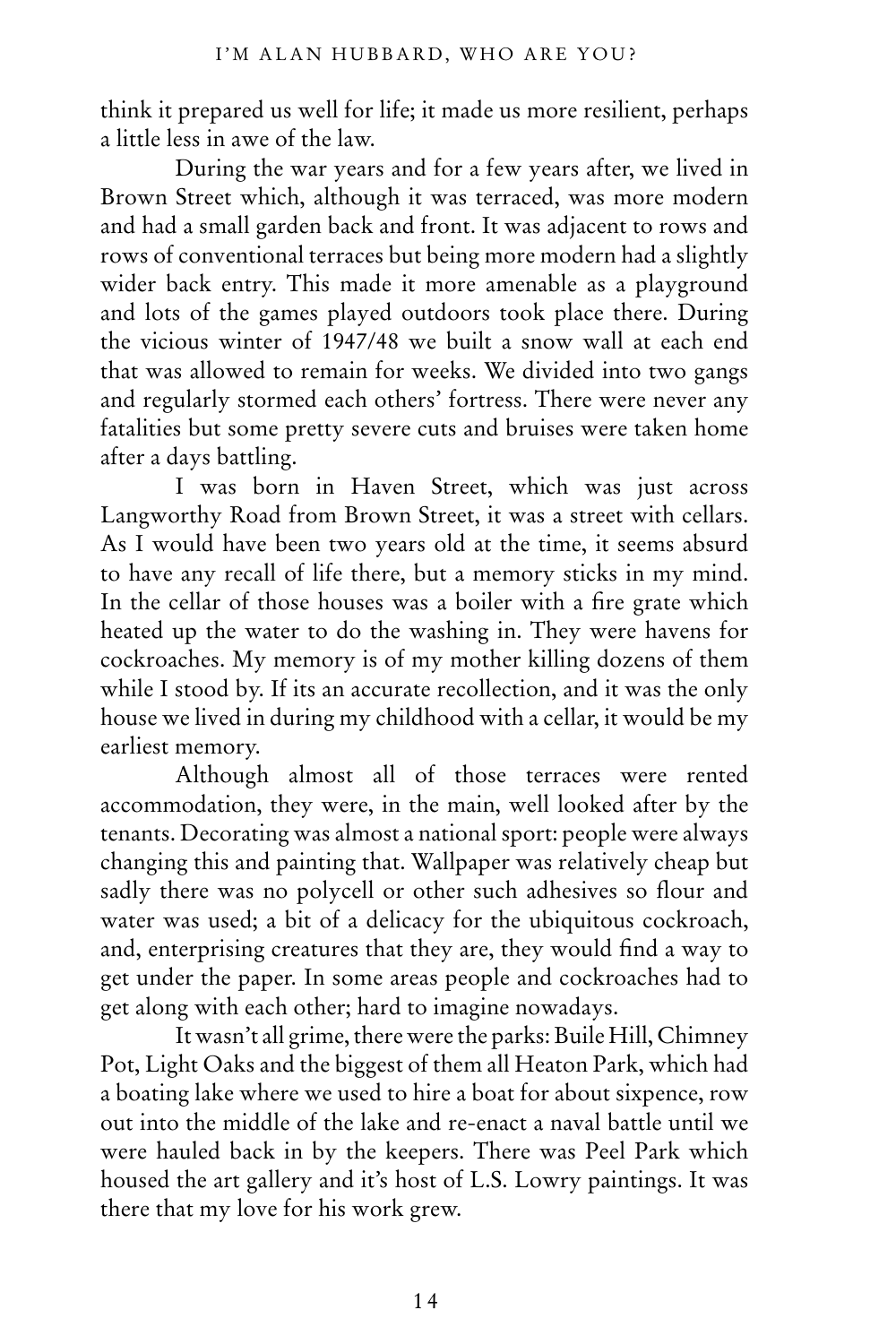Like most big cities Salford was built on a river, the Irwell, which in those days was a foul, smelly artery of industrial waste flowing through the slums, the well kept houses and the oases that were the parks built by the philanthropic Victorian mill owners. It was always a catch 22 situation: the river was the reason for the city in the first place, but it was the growth of the city that threatened to destroy the river. Up to the early nineteenth century it was a much used fishing venue for the rich, then came the Manchester Ship Canal, a gateway to the sea and thence the major ports of the world. The river fed the canal, so industries like cotton, tanneries and chemicals which were already there, became even more prolific along virtually it's whole length. Legislation against pollution wasn't really in existence and industry did what it liked. As a facility for leisure and a habitat for wild life it was finished: the last salmon was caught in the 1850s. It wasn't until the 1950s that efforts were made to redeem it. Now, thanks in part to the collapse of the major industries, some determined politicians, most notable of them Anthony Greenwood – Labour member for Rossendale, who raised awareness of the hapless state of the river in the House in 1950, and massive investment from property developments and, fair to say, United Utilities, it is once more a joy. There is still room for improvement but hopefully there will be no going back to the bad old days.

My cousin Ralph came home from the war; he had served in the RAF mainly in Ceylon. He was very enterprising - into everything. He made us cats whisker radio sets and when he could get his hands on sugar, made slabs of fudge. I don't suppose we would eat it nowadays but then it was a real treat, as were his dried egg pancakes, or maybe it was the HP sauce. He was very sociable and inclusive. Although he was much older than me he took me everywhere - to the pictures, boxing matches on Sundays, playing snooker - there used to be plenty of snooker halls in those days. Whatever he thought I might enjoy, he took me along. He was a good singer; a crooner like Bing Crosby, and he used to sing in the local pubs and later, Working Men's clubs, particularly the Labour club; he was an ardent socialist and spent much of his working life as a clerk with the Transport and General Workers Union. One day Hughie Green came to town; he was a broadcaster who ran talent shows, rather like today's Pop Idol etc. Ralph asked me to go along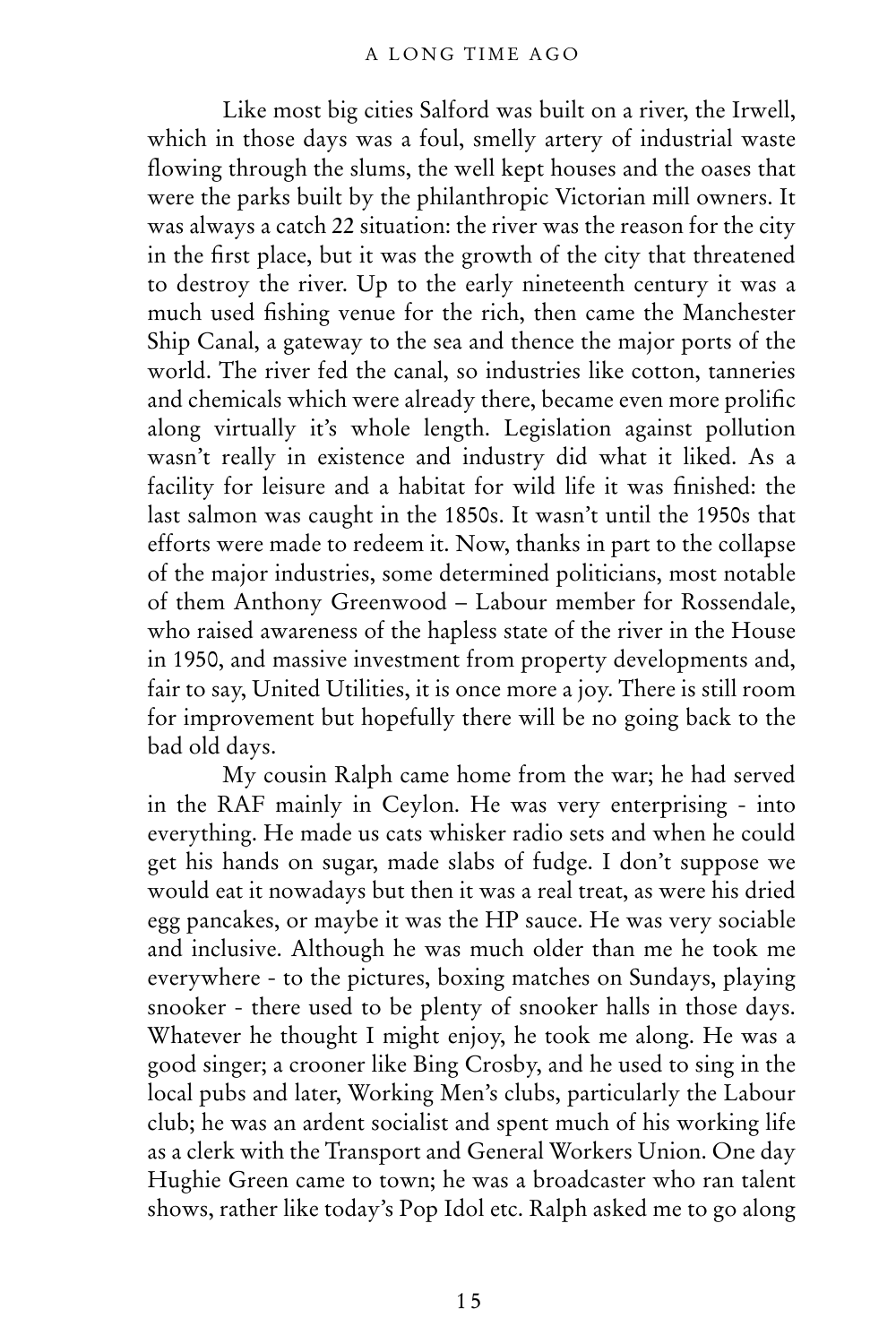with him for support. There were dozens of contestants and Ralph got into the last few who were asked to perform again but sadly wasn't the one chosen; that was a young girl who sang a Jewish folk song. I didn't think she was as good as Ralph but I think Hughie Green was looking for something unusual. When I look back, he was a bit of a father figure to me. He died a few years ago, but his children Pat and Elaine survive him and they are chips off the old block. Joyce, his wife predeceased him by a good few years. She wasn't as dogmatic as him; she just got on with things in a quiet sort of way, but she had a good sense of fun and a sharp intelligence and was a great foil to him. Pat told me at his funeral that she had been to visit the grave a few days earlier to warn her mother that Ralph would be joining her. She said, "I don't know how you feel about it, but there's nowhere else for him to go.". Without realising it at the time, I think he made a big contribution to my early years.

Apart from a week in Blackpool with my aunt Mona, who was my uncle Bobbie's wife, and cousin Muriel, the only holiday I can remember from my childhood days was near Rhyl in North Wales. My mother hired a chalet for a week, god knows where she found it. It was a dump, even by our low expectations at that time. I got lost and had to be retrieved from the police station, one of my brothers, Leslie, got diphtheria and that was that, we were back home within a few days. Throughout all of this my eldest brother Ronnie was a star. He is six years older than me and took on a role almost as a father to us. It must have been particularly hard for him as he would have been about eight when my dad died and very much aware of the loss.

In spite of all the bad times it was a happy household. I don't think we were too badly off when my dad was alive. Although afterwards we had very little money, we had books and a piano. My mother could play all the latest pop songs and entertained us most weekends. Her only extravagance was buying sheet music for the piano. My granddad had a nice voice and he used to sit in his armchair singing along. His favourite was I'll Take You Home Again Kathleen, and it remains one of mine to this day.

When I was about eight or nine years old I got Scarlet Fever. It was a very serious disease and required you to stay in hospital, without visitors for a month. My mother used to come to the end of the ward and wave to me, it was a very strange experience but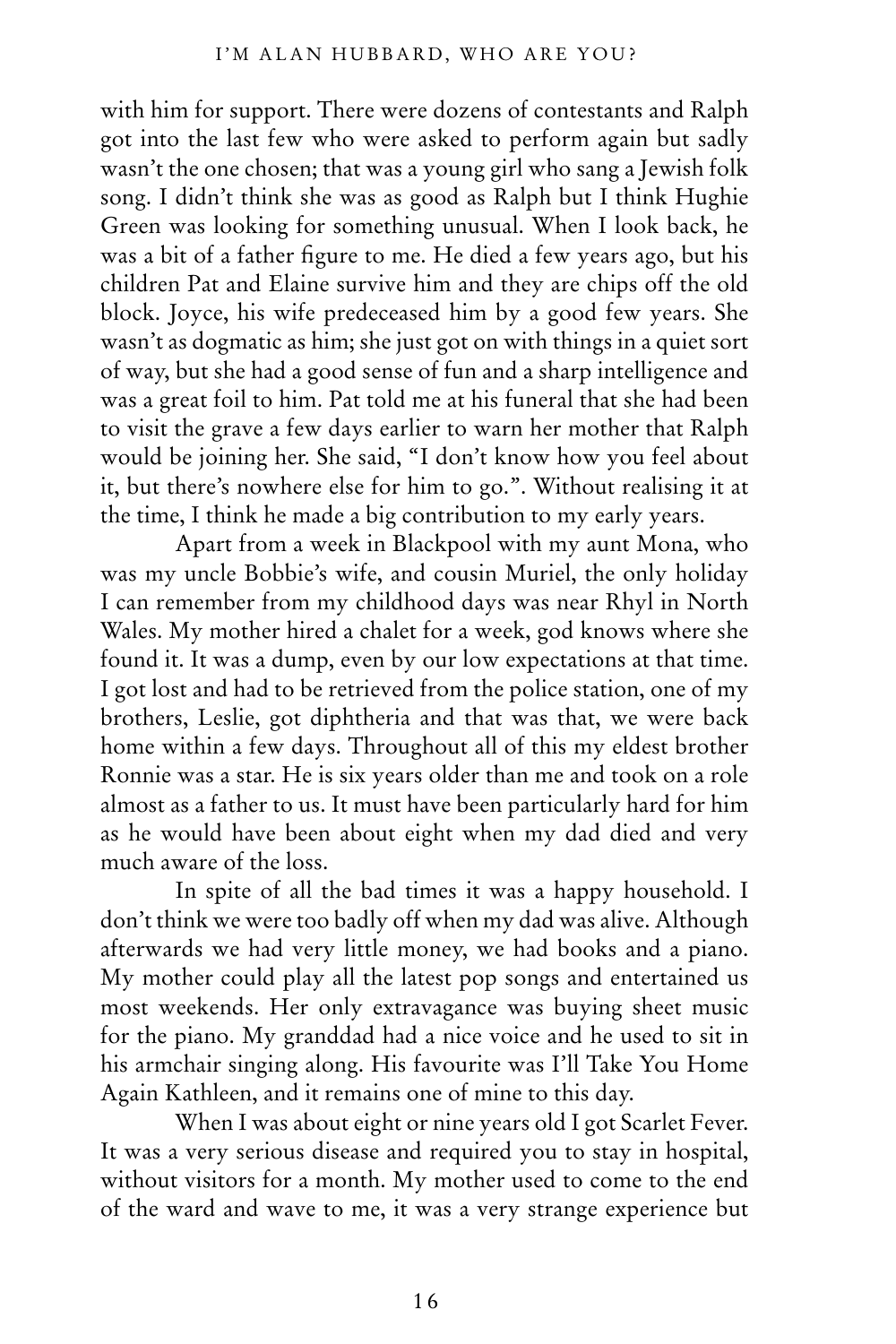I remember the nurses were really kind. I sometimes wonder how that was paid for; my mother certainly couldn't have afforded it. When I came home Ronnie had made me a fort out of bits of scrap wood; it was worth being ill for.

We had a great dog in those days, Mickey. You could never throw a ball too high for him. He would keep his eye trained on it and about two feet from the ground he would snatch it out of the air. If we could have trained him to give it back to us on demand he would have been a brilliant fielder at cricket. He was loved by all the kids in the street and I think it was my first taste of real tragedy when he died of distemper, which was a scourge in those days. I remember our local PDSA doing their best to save him. Another pet we had was a budgie, a terrific character. It would do its best to throw everything off the mantelpiece. We used to put a penny on there and it would pick it up and run along while we tried to catch it. It would pretend to be dropping it then dart to the side to evade us. It sometimes had it in for Ronnie. When he went into the kitchen it would settle itself on top of the door and wait for his return then it would latch on to his ear; hilarious for me and Leslie but painful for Ronnie.

I passed the eleven plus and went to the Grammar School. I hated it: there were a lot of lads like myself but somehow, I had a feeling of not belonging: I distinctly remember not telling my mother about the parent teachers meetings because I thought she would have been ill at ease. The posh area of Salford at that time was Lancaster Road and their local school had almost a hundred per cent pass rate for the eleven plus. It must have been obvious to the authorities that they were being trained, especially as when they entered the second year many of them were in the lower stream. Another advantage they had was the size of their classes – around thirty pupils as opposed to the normal mid forties. None of this was the fault of the children; they were just pawns in the games played by their parents, some of whom were ambitious for their children and others who just accepted the status quo without questioning the morality of it. This showed what a mockery the system was: like the public schools, privileged people were being given access to higher education at the expense of others more able than themselves. Year on year, about thirty grammar school places were being denied to children from schools in the poorer area of Salford. I am sure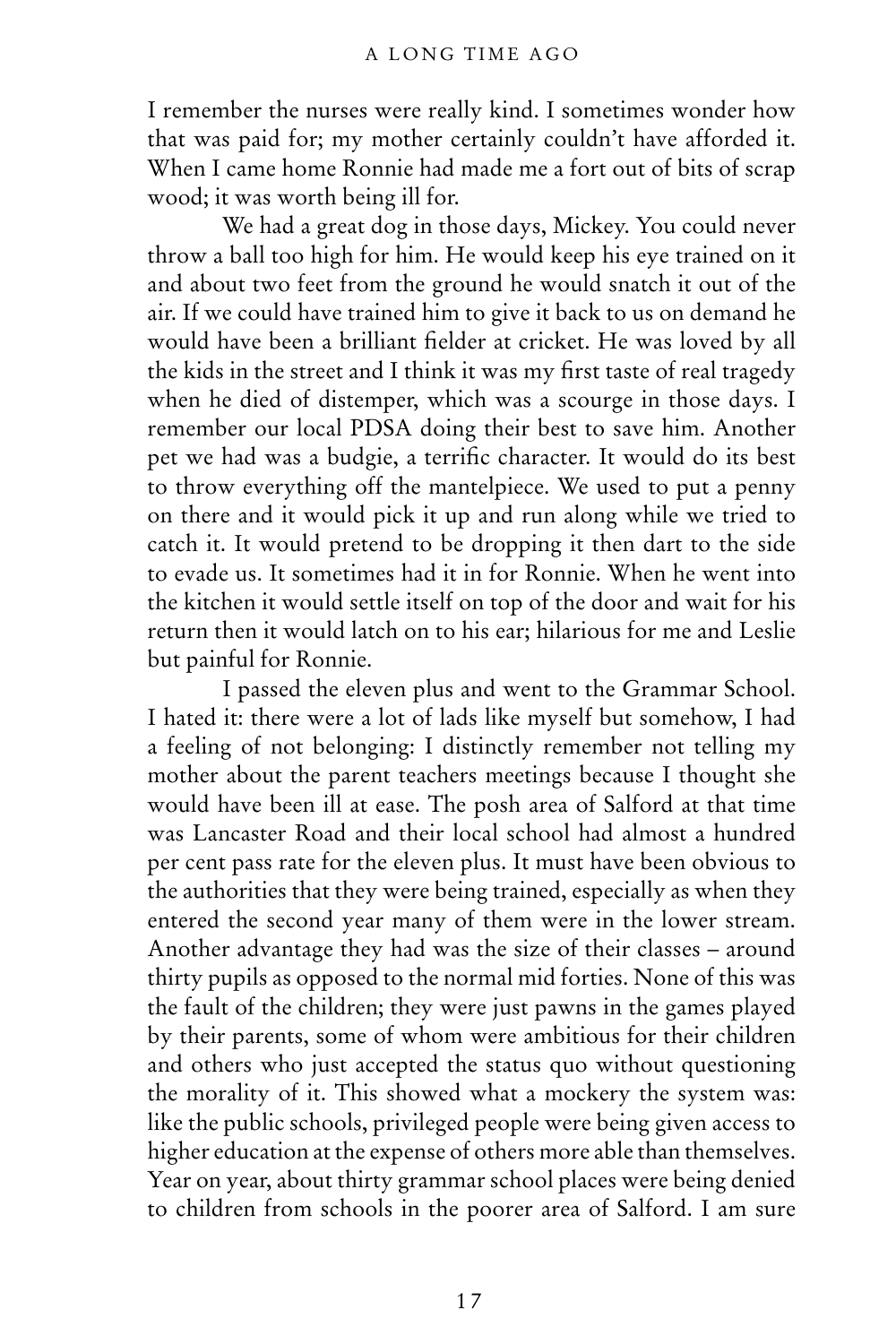this was a situation repeated all over the country. When they were forced to abandon the eleven plus exam criteria, for a few years, Salford employed a quota system. This was determined by taking the previous records of the schools and roughly awarding them the same number of places. I always thought of this as a betrayal by a council that was always Labour-controlled. In fact it was the first stirrings of my mistrust in politicians at all levels. To get elected in Salford they would have had to present themselves as socialists but once in office they kowtowed to the 'establishment'. Until the comprehensive system came into being this injustice prevailed. Of course they have messed that up by making the schools too big with not enough teachers. No nation should skimp on its investment in the education of its children: in them lies its future.

Ever since my teens I have been opposed to divisive education systems; whether it be the Grammar Schools or the so called Public Schools and nowadays the Free schools and the Faith schools. What could be more stupid than Faith schools? At a time when we should be thinking of better ways to have a more integrated society, we starve an already cash strapped education department of money in order to drive wedges between different faiths? Childhood is a time when values and ethics are established within you. There is no substitute for experience; children from different backgrounds should develop together; that way we all have some idea of the problems faced by our fellow beings. There is no perfect system but at least if we share the same classrooms and playgrounds there is a chance that we will have more sympathy with each others problems and I would hope, an appreciation of each others' merits. I'm not religious but I am tolerant of religion and have no problem with it being taught in schools. I just feel it should be treated more as history than a mantra for life; those who wish to follow a particular faith can do so outside the school.

In the same way, I don't agree with segregating children on a basis of physical, mental and sensory differences. If we all share the same space a natural feeling of respect and friendship can develop; there won't be that attitude that can unwittingly become patronising. However much we try to be understanding about other peoples' misfortunes from birth, there is no better way of gaining empathy than learning and developing together: society will be better served by individuals having mutual respect. We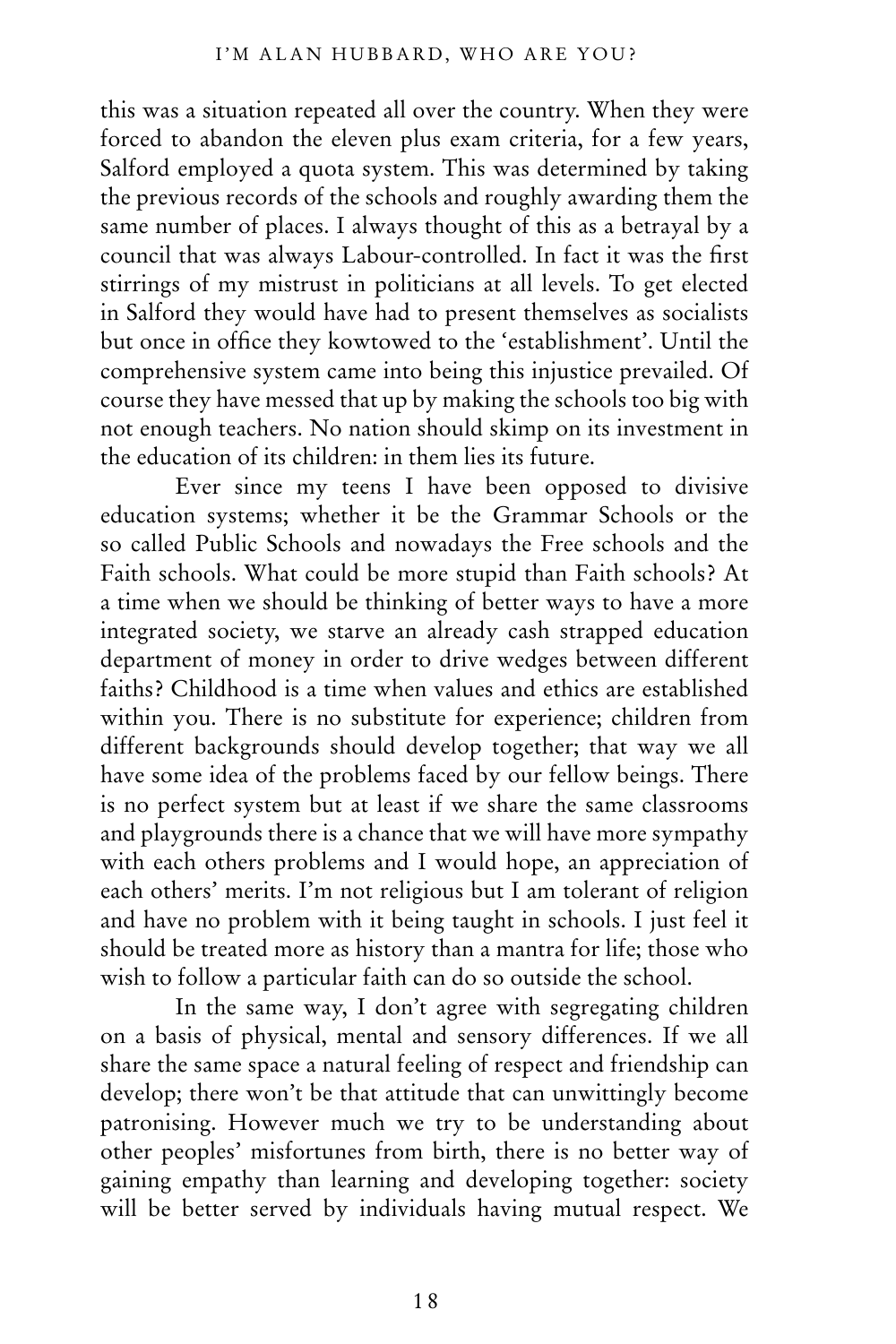should never under estimate what we can learn from each other. I understand that logistically there will be problems in the smooth running of such a system, but the benefits to society on a long term basis could be so great that surely it is worth whatever extra effort and money would be required to achieve it.

The iniquities of the public school system are not readily apparent: only 7% of the population go to them yet they have 16% of the teachers. Teacher training is wholly funded by the state, and private schools share the teachers' pension scheme; the wages for teachers in the public schools are much higher than state schools so their take from the pension scheme is much higher. All of this is draining cash from the state schools which is a contributory factor in the cuts that they have suffered for the last seven years or so. Trite expressions like the cream will always come to the top have no place in the real world. The laws of physics don't necessarily apply to humanity. When there is a system of education that favours the privileged to the extent that it does in this country, the better off end up at the top, it is not a meritocracy. It is no coincidence that, as I write, the Lord Mayor of London, the Chancellor of the Exchequer, the Prime Minister and his deputy and for God's sake the Archbishop of Canterbury, all came from Eton. This elite 7 % of the population who go to private schools take up over 40% of the Oxbridge places. How can this be fair? For too long we have been governed by the educated unintelligent. They take us into wars which we must fight despite having no empathy with their cause, they take us to the brink of financial ruin as a nation because they will not rein in their friends in the market, and still we tolerate them. I despair!

I played truant for a month. and usually went for a walk but one day it was raining and I decided to stay at home. My mother worked in the Co-op laundry which was close enough for her to get home for dinner. No problem, I hid under the bed. I had no idea that when she came home for dinner she whizzed round the house doing a bit of cleaning. I crammed myself against the wall and her brush just missed me. I wasn't worried about being caught but fearful of what the shock might do to her. When I decided that I would have to return to school, I got out an old 'Doctors Book' that we had – a relic from my father, it frightened me to death. I had virtually every disease known to man. I settled on Yellow Jaundice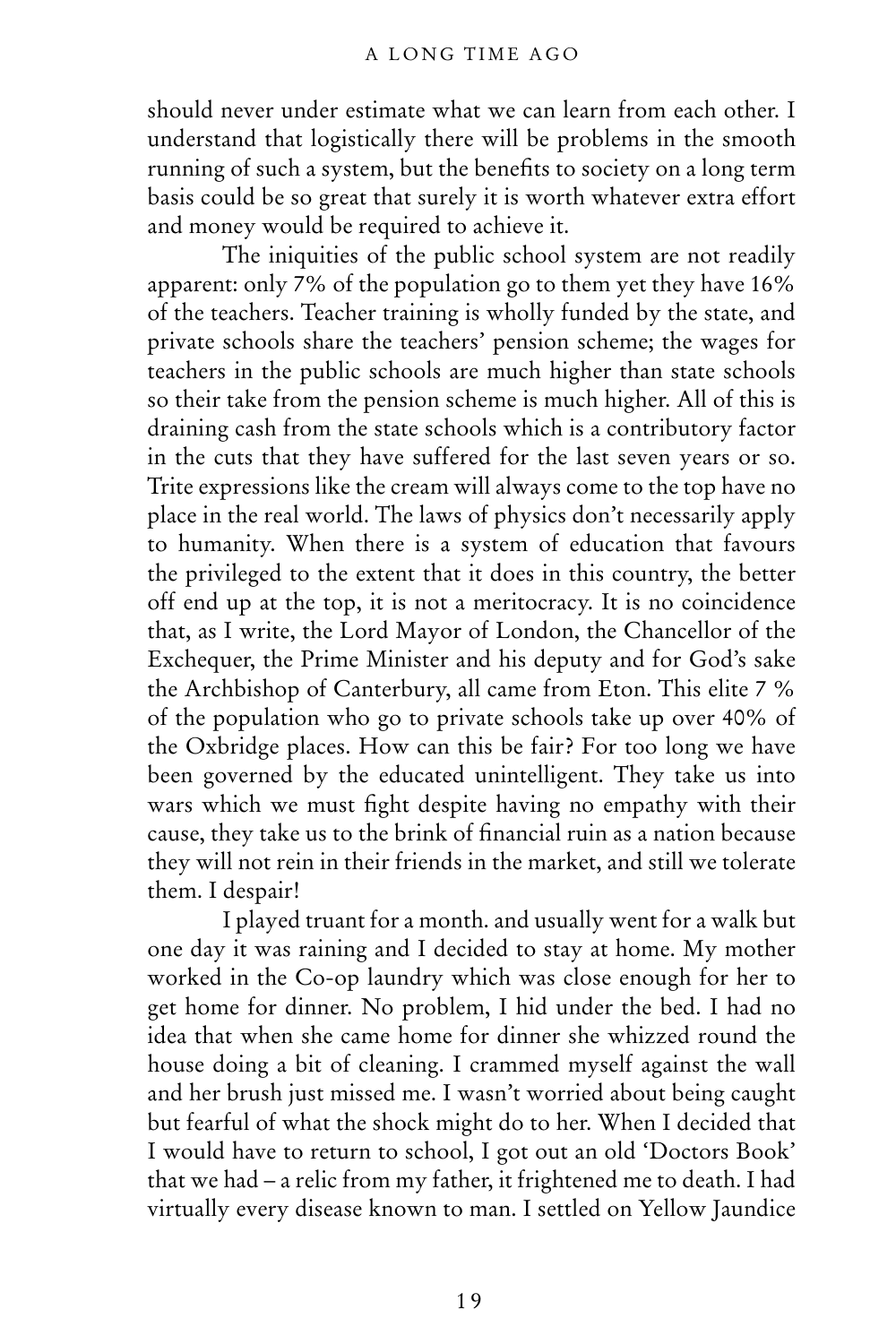and spent a few days forging a letter from my mother which the school accepted as genuine, thus saving me from punishment which was the cane and detention every day after school for weeks. That was the fate of a friend, John Gresty, who was a fellow truant at the same time. I don't recall how we got to know about each other but we did and during the last couple of weeks we hung out together getting up to little mischiefs. He rejected my offer of the 'Doctors Book' and paid the consequences.

 I rejected the Grammar School in the third year and went back to my Secondary Modern which was more handy, being just round the corner from where I lived. The headmaster was a spiteful bastard who caned me most days for being late; despite having a paper round that started at 6:30 am I rarely made the morning assembly, preferring the nine o'clock news headlines to prayers. I blame him for my subsequent multiple Dupuytren's Contractures – a problem which causes the fingers to close up - but sadly it didn't manifest itself until after his death. The school only had about one eleven plus pass every two years and he frequently told the whole school how I had wasted it. There was an irony that he missed one day: I finished second in the 440 yards. in the inter school sports; I could have won it but I mistimed my finish. He congratulated me at the morning assembly next day; sadly I wasn't there and he caned me five minutes after for being late.

St. Ambrose's wasn't a particularly rough school but it was tougher than the Grammar. I don't remember fights at the Grammar but they were quite frequent at St. Ambrose's. Often they were arranged rather than spontaneous outbursts of violence; they usually took place at dinner time or after school had finished for the day. Everyone seemed to know about them and big crowds would gather for the spectacle. I remember one between Charlie Smith, a big fattish lad, and John Garten who I imagine grew up to be very thick set. They were evenly matched and slugged it out for what seemed a long time. Several times one of them was downed but the other waited for him to regain his feet before wading in again; it was as if they had read the Queensbury rules. In fact there was an ethos of it being a sporting activity rather than serious differences between the combatants. I remember that fight particularly because it went on so long. It took place on the croft that had once been the site of the garage destroyed in the blitz, which was out of sight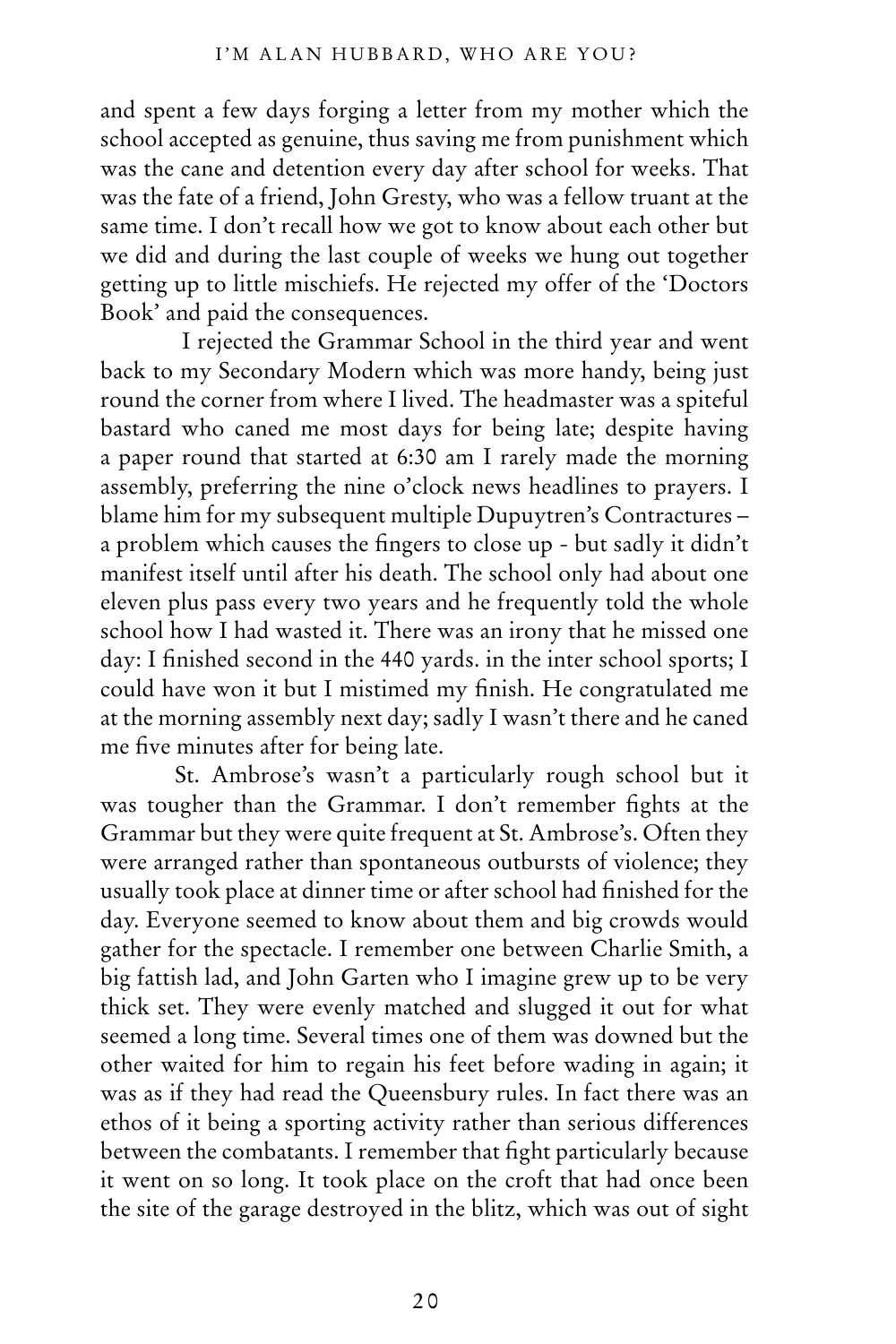of the school and houses and it was only the intervention of adults that usually ended hostilities.

I think the ethos of a sporting activity stemmed from a boxing club on Trafford Road near the docks – a lot of the lads went there. One of those lads was very good indeed, in fact he became an ABA champion or runner up, I don't remember which. He was called Walter Baines. Walter was never required to fight at our school. Apart from him being too good to challenge he was also very likeable, but he did have a downside. Due to his deep interest in boxing as a sport he used to arrange fights between us and on several occasions I was called upon to fight. One of my fights was with a good pal of mine, Gordon Page, who used to share his dripping toast with me, and another with a lad called John Calderwood who I had no bad thoughts about, but I suppose for fear of being branded a coward we went through with them. The fight with Gordon took place outside the school gates and was mercifully brought to a halt by a teacher before any lasting rift was opened between us; the second with John took place in a big underground communal air raid shelter which still remained from the war. As a fight I don't suppose it was up to much but as always our survival instinct persuaded us to give everything we had. A big crowd had turned up and it had spilled out on to the croft. Walter had been trying to persuade me to join the boxing club as he thought I had a good style but I don't remember it saving me from John landing a few good punches. The fight was eventually stopped by a woman wielding an umbrella who had broken through the crowd: Salfordian women were fearless in those days. She set about me vigorously with her brolly - I must have been on the offensive at the time. John disappeared into the crowd; he was a lot more afraid of her than of me. I thought afterwards that she was probably his auntie.

The one fight that Walter had wasn't at our school but it was really memorable. We used to share a canteen for school dinners with another school, West Liverpool Street and they had a bully who was known as Horny. He had thumped a few of our lads as well as some of the West Liverpool lot and he was much feared. Walter didn't have school dinners but when we told him about Horny he thought he would try one. The scene was set and the confrontation contrived. The queue for dinners disappeared as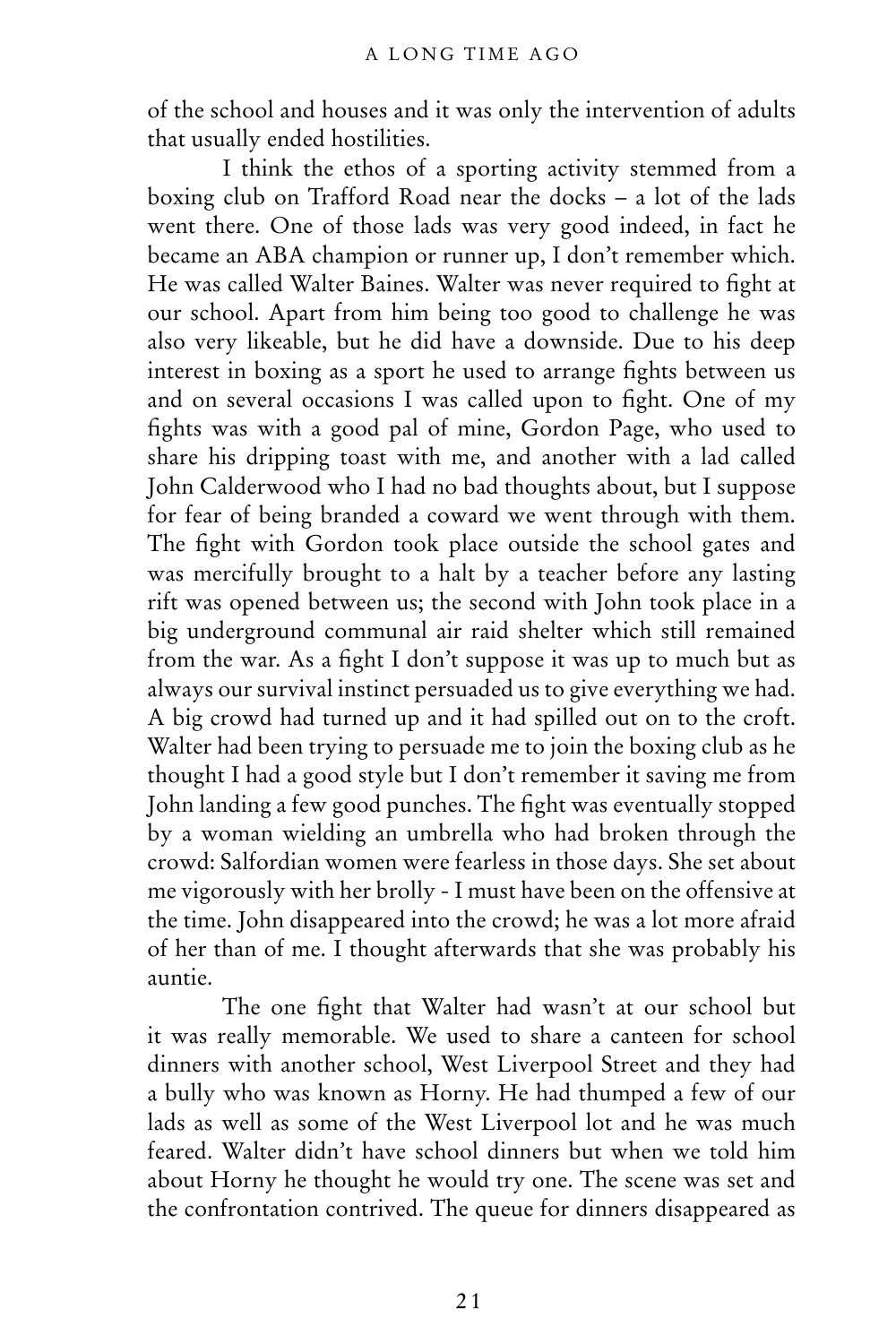we all went round the back of the canteen and formed a ring. I have never been so heartened as I was by that fight. Coats were discarded and Walter and Horny squared up. I think Horny was confused, he had probably never been confronted so formally before. Walter's stance was that of a boxer and he just waited for Horny to come to him, which he obligingly did. His flailing fists never seemed to land a blow but he was instantly rocked and went reeling backwards from a flurry of blows from Walter. The cheers went up from both sides. Horny was quite literally annihilated; in no time he was pouring blood from his mouth and nose whilst Walter didn't seem to be taking a blow. It was eventually broken up by the teachers but we all thought they let it go on longer than it needed to – Horny, I suspect, had generated universal hate.

When we went back in for dinner, Walter was sat on our bench and one of the West Liverpool Street teachers came over. He addressed Walter personally, "I don't remember you being here before lad, I hope fighting isn't going to happen everyday." He turned to walk away then turned back and with a hint of a smile on his face he said, "For this time, very well done." Horny never bothered us again.

 In contrast to the headmaster, the teacher in the top class, Mr. Barker, was inspirational: he instilled proper values into us: 'Is welding a good job sir?' 'Anything is a good job if you do it well.' A profundity which has stayed with me for the last sixty odd years. He used to finish off the day by reading a story; Treasure Island being the most memorable. He had a lovely rich voice and conveyed the atmosphere so well that I couldn't wait for the next instalment so I got a copy from the library and read it for myself. It didn't spoil the pleasure of his reading it to us though. It is still one of my favourite books.

He used to talk to us on many subjects outside the curriculum. I always remember him telling us of a day out walking he had in Northumberland. It was a perfect summers day and he finished off at the coast on a deserted sandy beach; there are lots of those in Northumberland, and he ran for a couple of miles along the beach through the shallows at the waters edge. It evoked a sense of freedom and purity that reached into my soul. I couldn't wait to find those freedoms for myself. However bleak the hour, I have always kept these horizons in view, they are never far away: